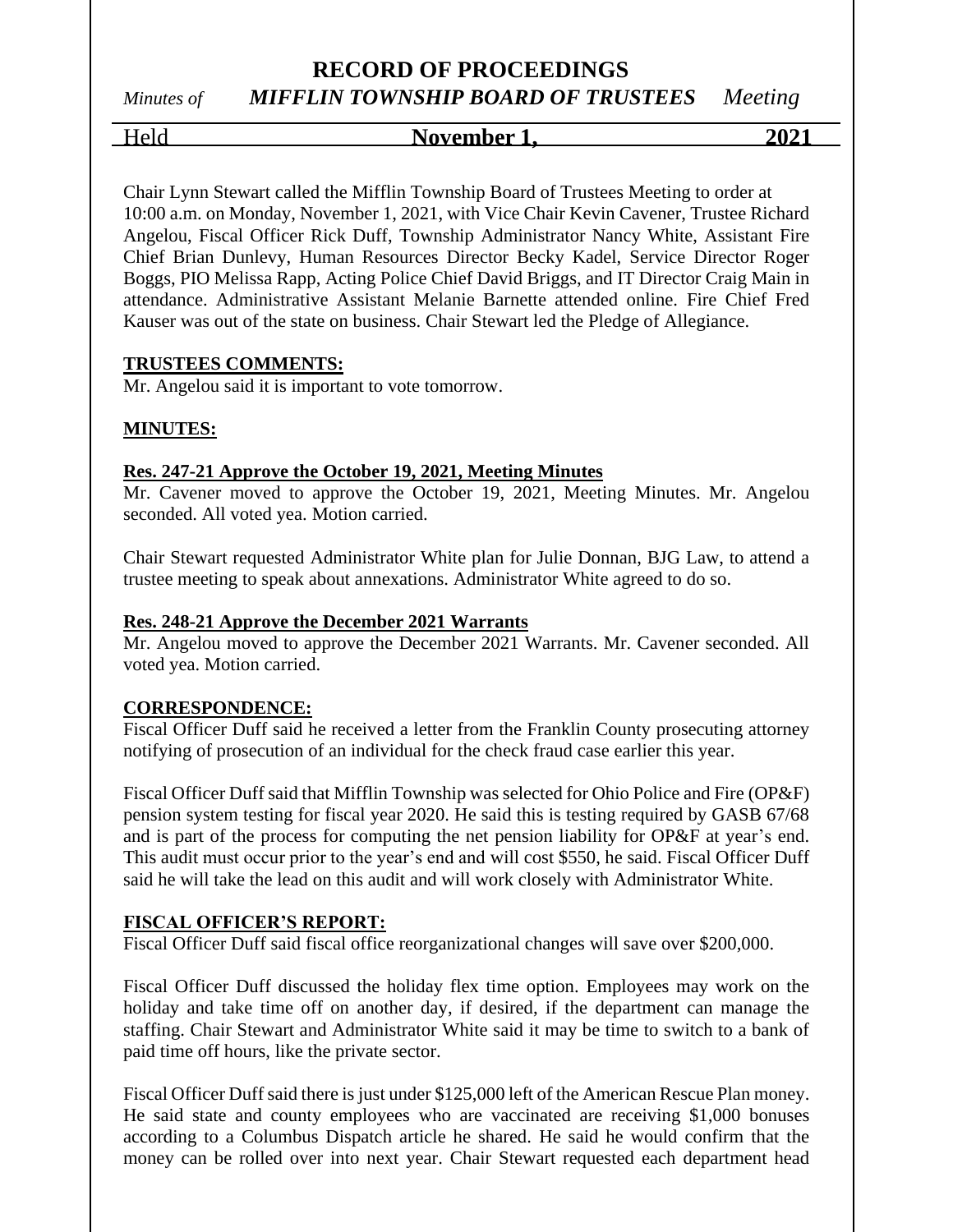# Held **November 1, 2021**

submit their recommendation for use of the money at the December  $6<sup>th</sup>$  trustees meeting. Administrator White said there are certain guidelines that must be met for the use of the money, such as personnel items such as a vaccine incentive or stormwater drainage projects. She said random equipment purchases are not permitted. Chair Stewart requested either Administrator White or Fiscal Officer Duff provide a memo to the trustees as to how the money can be spent.

Fiscal Officer Duff said he has submitted a letter of resignation effective December 4, 2021. He said he is open to working part-time. Chair Stewart said she has also received notice of Administrator White's retirement from the Township Administrator position effective December 1, 2021. Chair Stewart said the trustees requested she fill Mr. Duff's position as Fiscal Officer to which she agreed to fulfill the remainder of Mr. Duff's term. Chair Stewart requested Ms. White create a part-time schedule for submission at the next trustees meeting on November 16<sup>th</sup>. Administrator White said she and Fiscal Officer Duff plan to flex their time so one of them is in the office most of the time. Chair Stewart said this arrangement is what will save the considerable amount of money referenced earlier in the meeting. The trustees thanked Ms. White and Mr. Duff for their hard work in reorganizing the office.

#### **Res.249-21 Accept the resignation of Rick Duff as Fiscal Officer effective December 4, 2021.**

Mr. Cavener moved to accept the resignation of Rick Duff as Fiscal Officer, effective December 4, 2021. Mr. Angelou seconded. All voted yea. Motion carried.

#### **Res. 250-21 Accept the retirement of Nancy White, effective December 1, 2021.**

Chair Stewart moved to accept the retirement of Nancy White, effective December 1, 2021. Mr. Angelou seconded. All voted yea. Motion carried.

#### **TOWNSHIP ADMINISTRATOR'S REPORT:**

Administrator White said she has been in meetings with Hollie Wonderly, Christy Prokop, Assistant Chief Dunlevy, Chief Kauser, Fiscal Officer Duff to streamline the Finance Office. She said the group feels that changes need made as to how payments are processed, etc. She said a new position, called Fire Logistics, has been created and will be filled by Christy Prokop, overseeing all the purchases made by the Fire Division. Administrator White said guidelines are being documented. She said when a bill arrives for final payment, Hollie Wonderly can pay the invoice; she will no longer have to track down answers and/or call the vendor to ensure it is okay to pay as Christy will have done so. Administrator White expects the process to be smooth allowing for payments to go out more quickly. Administrator White said this new process has begun but expects changes will need to be made along the way. She said that year end closeout will be quicker, and the department heads will receive his/her carryover balances to finalize his/her budgets. She said with this new process, it relieves the General Fund of some expenses, and will recoup some of our balances as well. Chair Stewart said although we are not planning to add staffing, if an Accounting Assistant is needed at some point, it would still be feasible.

Administrator White said the Township Admin pay scale has been in effect since 2017; minor adjustments were made in 2019. She said she and Fiscal Officer Duff would like to update it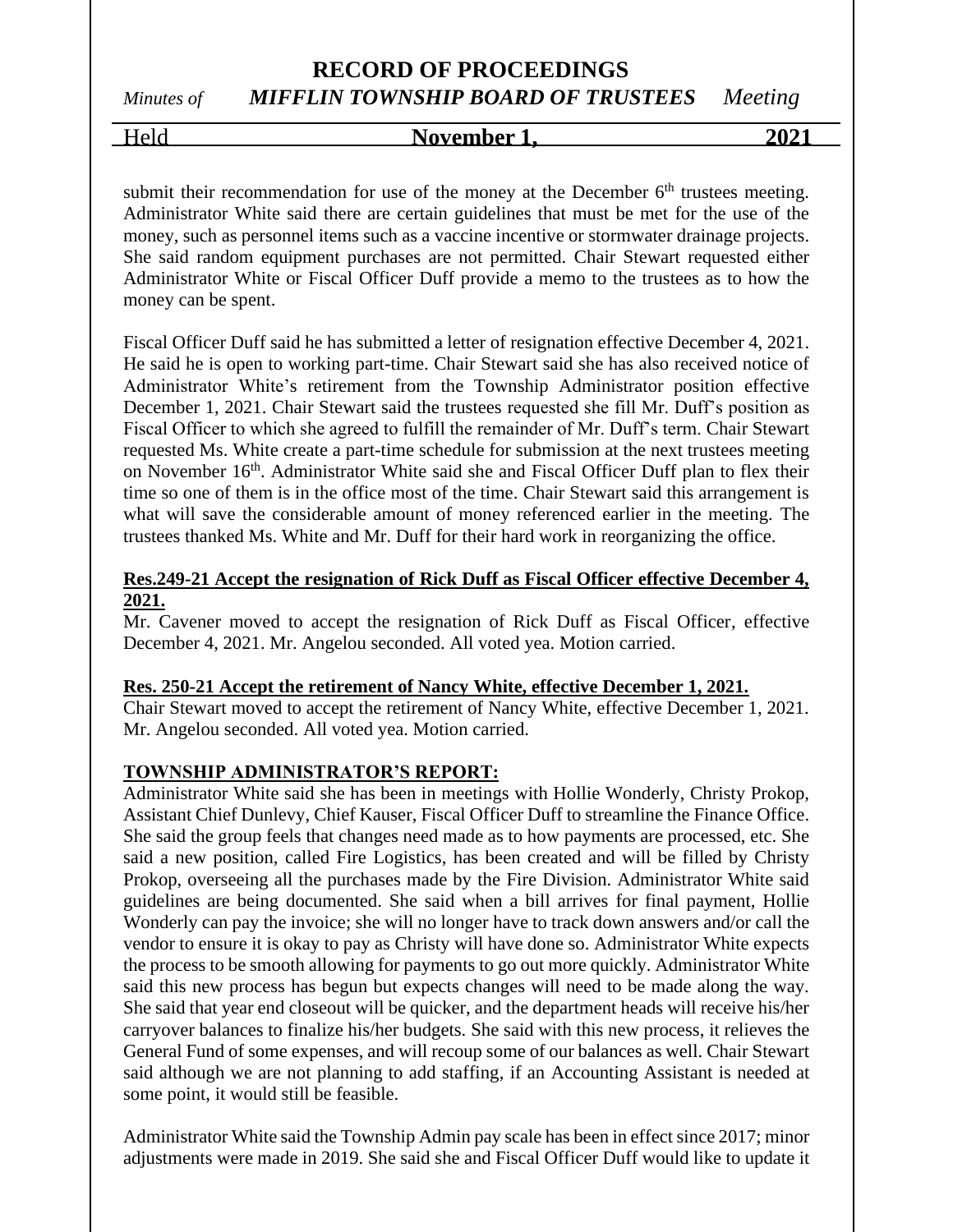## **RECORD OF PROCEEDINGS**

## *Minutes of MIFFLIN TOWNSHIP BOARD OF TRUSTEES Meeting*

Held **November 1, 2021**

as there are several positions that need changes with cost-of-living adjustments, etc. She said she plans to present the updated pay schedule at the first meeting in January 2022.

Administrator White presented HR Director Becky Kadel's performance review and requested the approval of a pay increase to \$30.39/hr., effective October 17, 2021.

#### **Res. 251-21 Approve a pay increase for HR Director Becky Kadel to \$30.39/hr. effective October 17, 2021.**

Chair Stewart moved to approve a pay increase for HR Director Becky Kadel to \$30.39/hr. effective October 17, 2021. Mr. Angelou seconded. All voted yea. Motion carried.

Administrator White said Hollie Wonderly has stepped up to fulfill duties of the position of Assistant to Fiscal Officer which was vacated by Rebecca Rousseau due to her retirement. Administrator White requested a pay increase for Hollie Wonderly, Accounting Assistant, to \$23/hr., effective October 17, 2021. She said Ms. Wonderly will be evaluated again in six months.

#### **Res. 252-21 Approve a pay increase to \$23/hr. for Hollie Wonderly, Accounting Assistant, effective October 17, 2021.**

Mr. Angelou moved to approve a pay increase to \$23/hr. for Hollie Wonderly, Accounting Assistant, effective October 17, 2021. Mr. Cavener seconded. All voted yea. Motion carried.

Administrator White said due to the changes with the Finance Office, she said she would like to recommend Melanie Barnette as the Administrative Services Coordinator, which is like an Office Manager. She said the position would oversee the operations of the services that the administration department provides. Administrator White said Melanie Barnette will coordinate and prep for meetings and special meetings and continue doing what she is doing now as well as answering the phones and taking over some of the duties of Christy Prokop for the Fire Division, as well. Administrator White said she is currently working on Ms. Barnette's new position description. Administrator White presented the performance evaluation for Melanie Barnette, Administrative Assistant, and requested a title change to Administrative Services Coordinator and a pay increase to \$25/hr., effective October 17, 2021.

#### **Res. 253-21 Approve a title change for Melanie Barnette to Administrative Services Coordinator and a pay increase to \$25/hr., effective October 17, 2021.**

Mr. Angelou moved to approve a title change for Melanie Barnette to Administrative Services Coordinator and a pay increase to \$25/hr., effective October 17, 2021. Mr. Cavener seconded. Mr. Angelou and Mr. Cavener voted yea. Chair Stewart abstained. Motion carried.

Chair Stewart asked if Ms. Kadel's pay will be partially funded by the Fire budget. Administrator White said she will confirm this with Chief Kauser. Chair Stewart also inquired if Ms. Barnette will have a supervisory role considering Administrator White's reduced work schedule. Ms. White said this is still to be decided.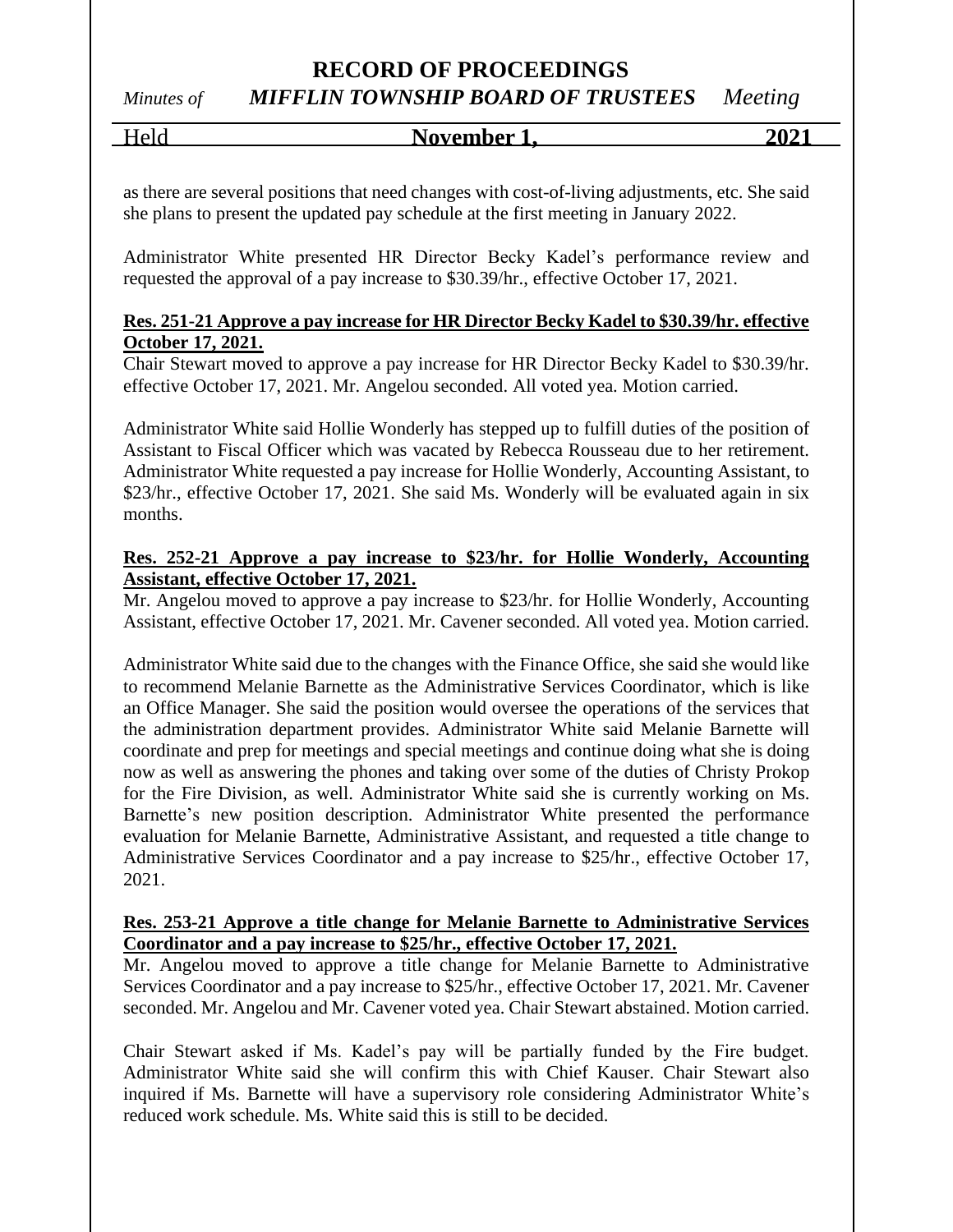Held **November 1, 2021**

Administrator White reminded the trustees of the Franklin Co. Engineer's Office/FCTA meeting at the Boathouse Restaurant on Thursday, November 18, 2021, at 5:30 p.m.

Administrator White said OTARMA is offering a MORE grant which is in the amount of \$500 towards safety type items available to Police, Fire and Service. This will need to be used by the end of the year.

Administrator White said she attended a meeting last week between COCIC, Franklin Co. Economic Development & Planning, and the Neighborhood Design Center; This was the same group that met with the trustees in August. She said this same group will be at a public meeting regarding the Leonard Park development on December  $2<sup>nd</sup>$  at 6:00 pm at the Ops Center with the option to participate virtually as well. She said it will be communicated at this meeting that the drainage plan will dictate the development plan which does not exist at this time. Also at this meeting, COCIC will present the free services and products available through MORPC for replacement windows, HVAC, etc. to assist with rehabilitating homes in need of repair. Assistance with the application process will also be provided. Chair Stewart requested Ms. Rapp place the information about the meeting on the township's website along with posts to social media. Chair Stewart said face masks will be required at this meeting.

#### **HUMAN RESOURCES:**

Ms. Kadel presented her informational-only memo on COVID vaccine rewards/incentives. She said the Bureau of Workers' Compensation had a significant reduction in claims filed last year. Beginning January 1, 2022, the township will receive a 10% rate reduction. Ms. Kadel said BWC will be reimbursing eligible employers who participate in the Drug Free Safety Program training. She plans to provide this training in the new year.

#### **PIO:**

 $\overline{Ms}$ . Rapp said she posted several job descriptions to the website in the last few weeks as well as news posts on events such as the Clean-Up Days and Halloween. She said that this month and next she will run a series of safety messages on both our website and social media around cooking and holiday safety. Ms. Rapp thanked the officers who let her ride along and get some pictures on Beggar's Night. Although it rained, she was able to get some photos early in the evening.

Ms. Rapp said since the trustees provided approval on the letterhead options at the last meeting, she is working on finalizing the artwork for the business cards and envelopes, as well as the branding guidelines. The goal is to have it all finished, and printing completed for those items by the end of the month.

Ms. Rapp said she met with Chief Kauser last week to discuss a potential event regarding a "groundbreaking" for Station 132 in the first half of December (date to be determined). She said she will be working on an event outline and task list this week so that planning and coordination with the construction company can begin. She said at this point, we are thinking of this as primarily a photo opportunity, especially due to ongoing covid concerns.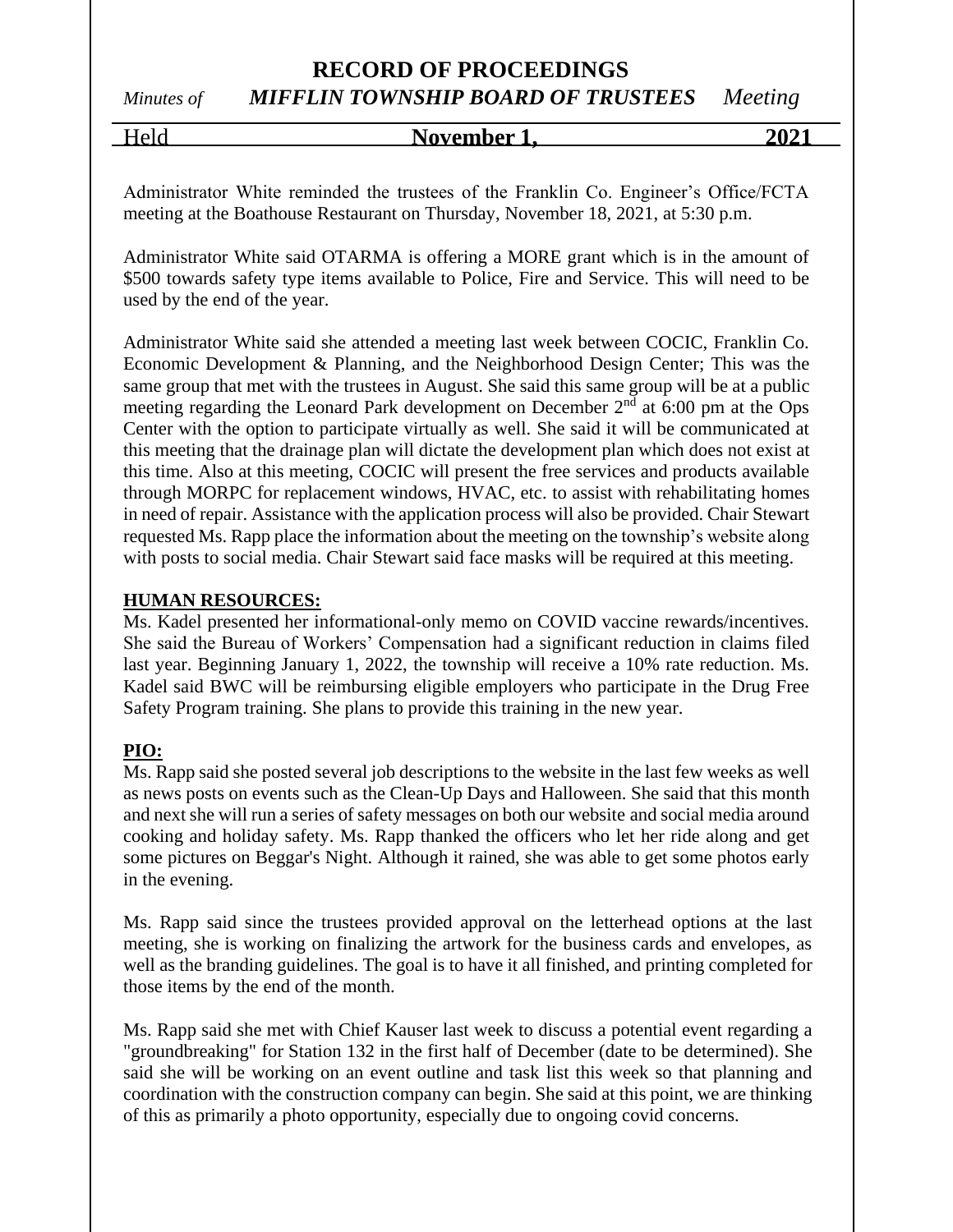# Held **November 1, 2021**

Ms. Rapp said she is planning ham deliveries for the week prior to the Christmas holiday. She will be working closely with Chief Briggs.

Chair Stewart said there has been so much discussion about branding, she feels we are on the right track with the logo and is excited to have it. She said she doesn't consider the logo as branding, however. She said she thinks of everyone in the meeting today and on the payroll as branding. Chair Stewart said every time we are talk to someone in the public and when we are working, we are branding Mifflin Township. This is much more than a logo of a t-shirt or a building, etc. She said she felt this needed to be said.

#### **SERVICE:**

Mr. Boggs provided updates. He said burials have increased again. He said bulk clean-ups are going well. Mr. Boggs said the tire drive is this Friday at 218 Agler Road; his staff will assist some physically challenged residents with picking up the tires from their homes. Mr. Boggs said in Leonard Park full depth repairs are being done on Earl Drive to prepare for paving. A few gas lines need to be cut across the road. He said the Franklin Co. Engineer's Office is trying to work with the builder to ensure the lines are done prior to paving. If the builder misses the deadline, the Franklin Co. inspector has communicated to the builder that he will have to pay to cut the new road and pay for heat welding. Mr. Boggs said if heat welding is done, it will be noticeable. He said boring under the road is not ideal either. Mr. Boggs said the storm tile has been placed. He will be meeting with the residents to seek reimbursement for the drops in the yards. Topsoil, seeding, and straw will be done, although it is beyond the growing season. Also, silt barriers will be placed at the catch basin storm drains to keep dirt out of the new line. He said the county will jet the lines once the sod is down at the new homes. Mr. Boggs said the county will be setting a deadline for the punch out list. He said he and Administrator White have been working on a comprehensive plan. Chair Stewart thanked him and Administrator White on behalf of all the trustees for their hard work on the Leonard Park project. Mr. Boggs said the drone scheduled for mapping the cemetery for the new cemetery software has been postponed until the trees drop more leaves for better visibility. Mr. Boggs said he has been working on his budget and will have it prepared when requested. He said the required online stormwater training has been scheduled prior to the year's end for three of his employees.

#### **CODE ENFORCEMENT:**

Mr. Boggs said he had Mr. Main's required completed paperwork for the addition of the new iWorQ software, however Mr. Main has not yet had the time to review it. Mr. Boggs said upon further discussion with the vendor he learned that the \$16,000 originally thought to be due up front is \$10,000, with \$6,000 due annually. Mr. Boggs said clean-up/trash removal continues at 3029 Perdue Avenue.

#### **POLICE:**

Mr. Cavener said that October  $30<sup>th</sup>$  was Chief Tammy Phillips last day of employ. He said David Briggs has been working as the Interim Chief. He requested approval to promote him to Police Chief effective October 31, 2021.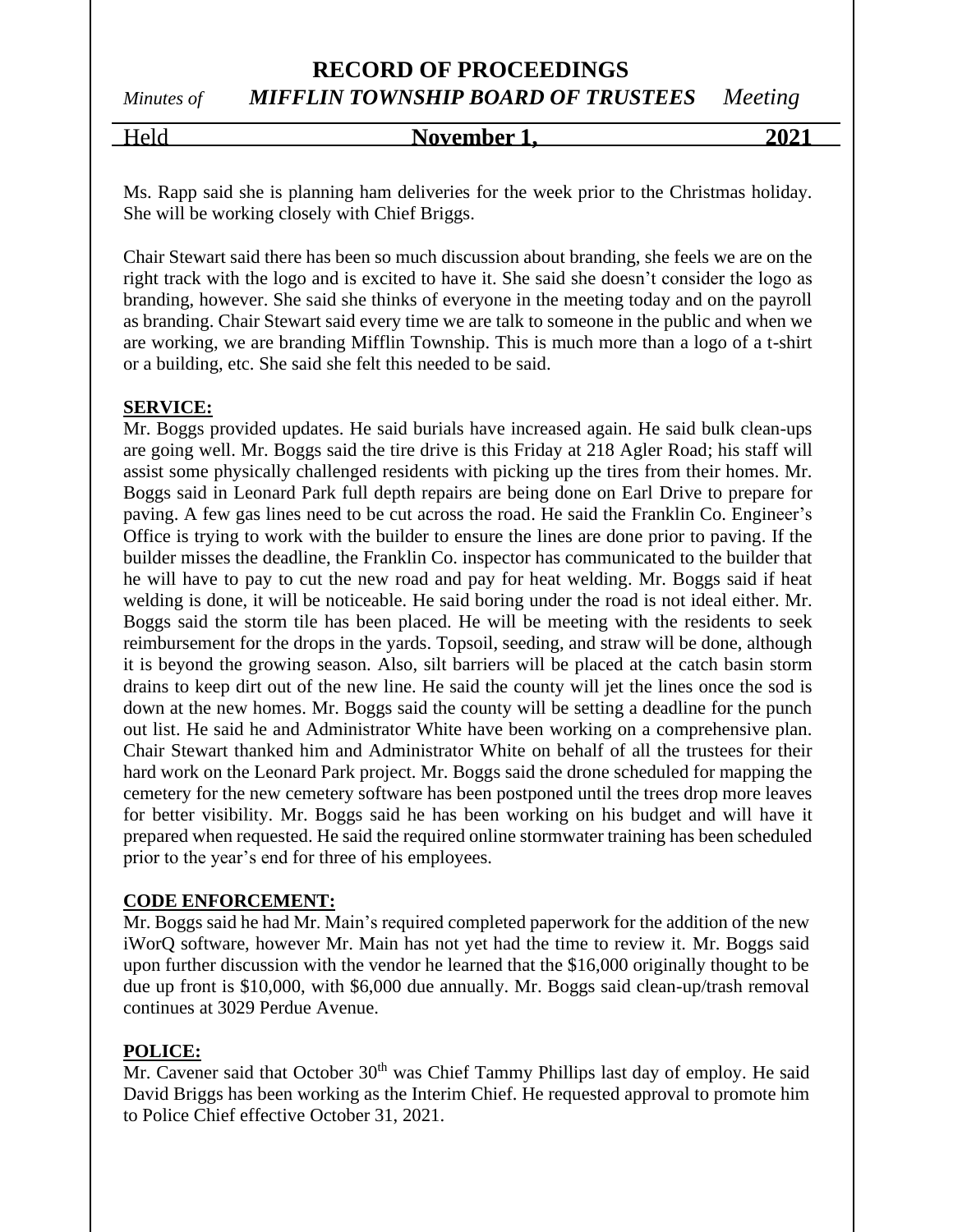#### Held **November 1, 2021**

#### **Res. 254-21 Promote Interim Chief David Briggs to Police Chief, effective October 31, 2021.**

Mr. Cavener moved to promote Interim Chief David Briggs to Police Chief, effective October 31, 2021. Mr. Angelou seconded. All voted yea. Motion carried.

There was discussion about possibly relocating the Police department into the Service building at 155 Olde Ridenour Road, 218 Agler Road, or the Ops Center rather than undertaking the major reconstruction of Station 132 as previously planned. Chief Briggs said being located outside of the unincorporated area should not be an issue as they are in the office very little as they are on patrol. He said response time could increase, at most, up to 3 or 4 minutes possibly. He said prisoner processing would need to be figured out; this could still be done in the old police building, if necessary. Chief Briggs said he has discussed the idea of sharing space with Mr. Boggs who had no issue with the idea. Mr. Boggs said there is plenty of unused space that could be used at 155 Olde Ridenour Road. Chair Stewart requested that Chief Briggs and Mr. Boggs continue exploring this possible arrangement. Chair Stewart also asked Chief Briggs to consider moving to the Ops Center as it would have advantages also. She requested he explore both options.

Chief Briggs requested the contingent hiring of Michael Kiser as a full-time officer, \$22/hr., effective November 14, 2021, pending the successful completion of his physical and drug testing. Chief Briggs said that Mr. Kiser bring 5 years of correction/law enforcement experience.

#### **Res. 255-21 Approve the contingent hiring of Michael Kiser as a full-time officer, \$22/hr., effective November 14, 2021, pending the successful completion of his physical and drug testing.**

Mr. Cavener moved to approve the contingent hiring of Michael Kiser as a full-time officer, \$22/hr., effective November 14, 2021, pending the successful completion of his physical and drug testing. Mr. Angelou seconded. All voted yea. Motion carried.

Chief Briggs requested the approval of the updated pay schedule, effective November 14, 2021. If approved, Mr. Kiser would earn \$23/hr. according to the pay schedule. Also at that time, the officers would receive increases accordingly. Chief Briggs said he added the Lieutenant position to the new pay schedule as he would like to, at some point, promote Officer Peddicord to that position.

**Res. 256-21 Approve the new Police pay schedule, effective November 14, 2021.** Mr. Cavener moved to approve the new Police pay schedule, effective November 14, 2021. Mr. Angelou seconded. All voted yea. Motion carried.

Chief Briggs requested the promotion of Officer Matthew Peddicord to Step 3, \$27.91/hr., effective November 14, 2021.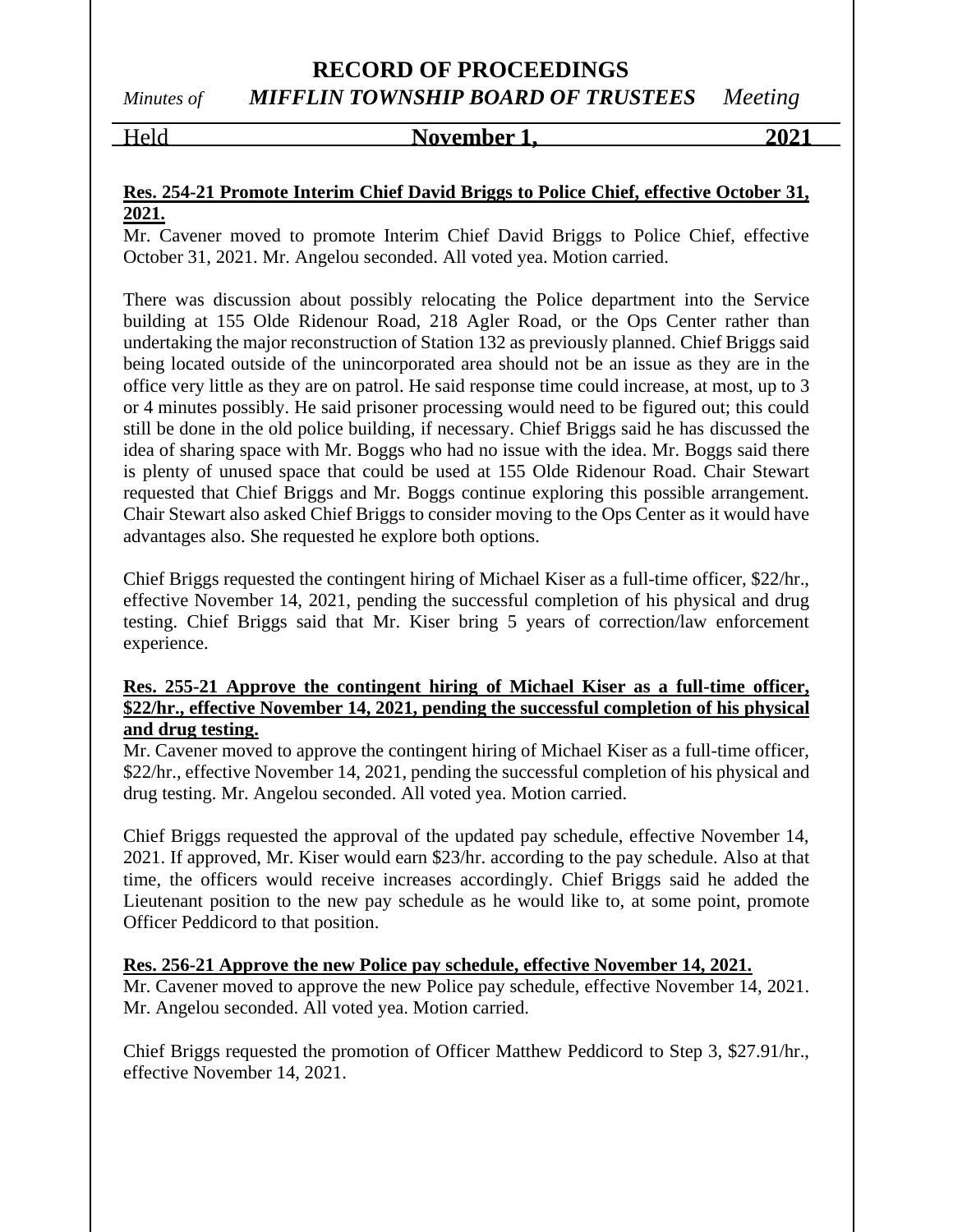#### Held **November 1, 2021**

#### **Res. 257-21 Approve the promotion of Officer Matthew Peddicord to Step 3, \$27.91/hr., effective November 14, 2021.**

Mr. Cavener moved to approve the promotion of Officer Matthew Peddicord to Step 3, \$27.91/hr., effective November 14, 2021. Mr. Angelou seconded. All voted yea. Motion carried. Chair Stewart requested a performance evaluation on Matthew Peddicord. Chief Briggs agreed to do so.

Chief Briggs said he researched the fingerprinting/DNA contract with the Franklin Co. Sheriff's Office and was told that the contract was originally signed in 2017 but have never received an invoice for it because it is a blanket contract that goes out to every agency within Franklin County. He said the only agencies that are charged a fee are the agencies that have the capability of doing their own fingerprinting. Since Mifflin Township does not have the capability, we will not be billed. If Mifflin Township would get a fingerprint machine, then we would receive a bill. Chair Stewart said the contract was signed as we did not have a choice but feels it should be amended to say this. Chief Briggs said if we are charged, he is ready to migrate to the "old fashioned" way of collecting prints and swabs for processing.

Chief Briggs said Mifflin Township police has entered into a collaborative agreement with the Franklin County Sheriff's Office to handle all gun cases within the township. He said there is no charge for this service. All gun-related incidents will be entered into the NIBIN database for cross-referencing, he said.

Chief Briggs said there was a recent SWAT situation on Parkwood. The suspect was wanted for parole violations for violent crimes. Chief Briggs said the suspect there will be pending narcotics charges as well. The suspect was taken to jail without incident.

#### **FIRE DIVISION:**

Assistant Chief Dunlevy requested the acceptance of the resignation of Fire Fighter Nicholas Marcum, effective October 30, 2021.

#### **Res. 258-21 Accept the resignation of Fire Fighter Nicholas Marcum, effective October 30, 2021.**

Chair Stewart moved to accept the resignation of Fire Fighter Nicholas Marcum, effective October 30, 2021. Mr. Cavener seconded. All voted yea. Motion carried.

Assistant Chief Dunlevy requested to amend resolution 243-21 for Steve Welsh's re-hire date from November 1, 2021, to October 25, 2021.

#### **Res. 259-21 Amend resolution 243-21 for Steve Welsh's re-hire date from November 1, 2021, to October 25, 2021.**

Chair Stewart moved to amend resolution 243-21 for Steve Welsh's re-hire date from November 1, 2021, to October 25, 2021. Mr. Angelou seconded. All voted yea. Motion carried.

Assistant Chief Dunlevy provided updates. (See Referral File.)